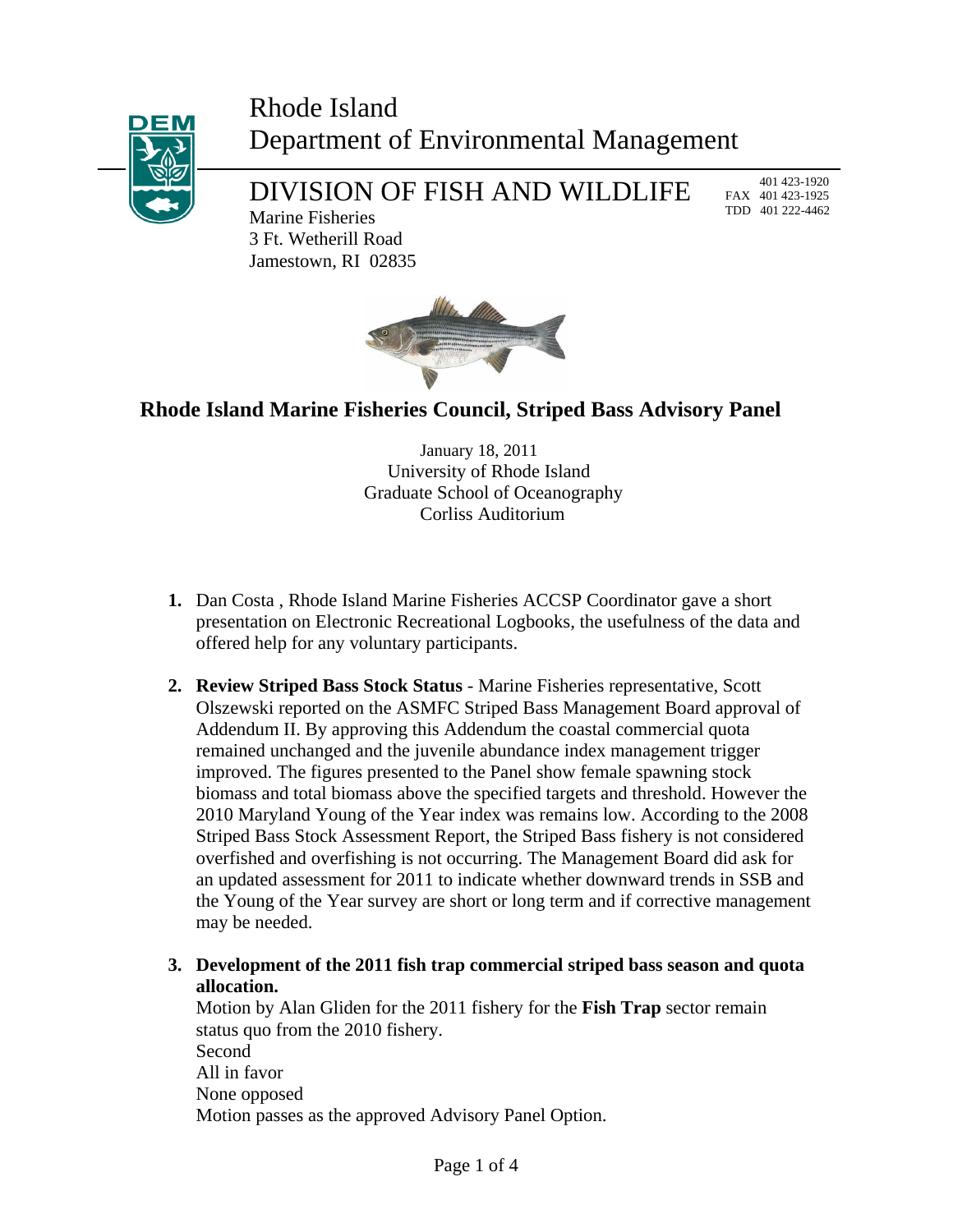#### **2011 Proposed Fish Trap Commercial Fishery Striped Bass**

 **Minimum Size - 26" TL** 

**January 1 – August 26** -**One hundred percent (100%) of the floating trap quota shall be available from January 1 through August 26 minus a 10,000 pound set aside. Once eighty percent (80%) of the seasonal allocation is projected to be harvested the possession limit shall be 500 pounds per fish trap licensee per calendar day.** 

**August 27 -- December 31** -**The 10,000 pound floating fish trap quota set aside shall be available from August 27 through December 31 with no limit on possession. The fishery shall close once the entire floating trap quota is harvested.** 

**4. Development of the 2011 General Category commercial striped bass season and quota allocation.** 

Discussion – Overage in the spring and fall season was due to a long holiday weekend in the early summer and a one day opening in the fall which led to the 9313 lb. overage.

Proposal 1

Motion by Bob Beresford for the 2011 General Category Striped Bass season to be as follows:

Summer period – June  $6^{th}$  - 80 % of total annual quota to be harvested Fall period – September  $4<sup>th</sup>$  – 20 % of total annual quota to be harvested No commercial possession or sale Friday and Saturday throughout.

34" minimum size

Second by Ray Jobin

#### **2011 Proposed General Category Commercial Fishery Striped Bass**

**Minimum Size - 34" TL** 

**January 1 – May 31 The commercial fishery will be CLOSED from January 1 through May 31, annually.** 

**June 6 – August 31 Eighty percent (80%) of the commercial quota will be available from June 6– August 31. The possession limit will be five (5) fish per vessel per calendar day. The fishery will be closed in each calendar week from 12:00 AM Friday until 11:59 PM Saturday during this sub period. There will be no commercial possession or sale of striped bass on these days. The fishery will close once eighty percent (80%) of the commercial quota is projected to be harvested if prior to August 31.**

**September 13- December 31 Twenty percent (20%) of the commercial quota will be available from September 4 - December 31. The possession limit will be five (5) fish per vessel per calendar day. The fishery will be closed in each calendar week from 12:00 AM Friday until 11:59 PM Saturday during this sub period. There will be no commercial possession or sale of striped bass on these days. The fishery will close when the entire commercial quota is projected to be harvested.** 

6 in favor 1 opposed 1 abstention Motion passes as the approved Advisory Panel Option.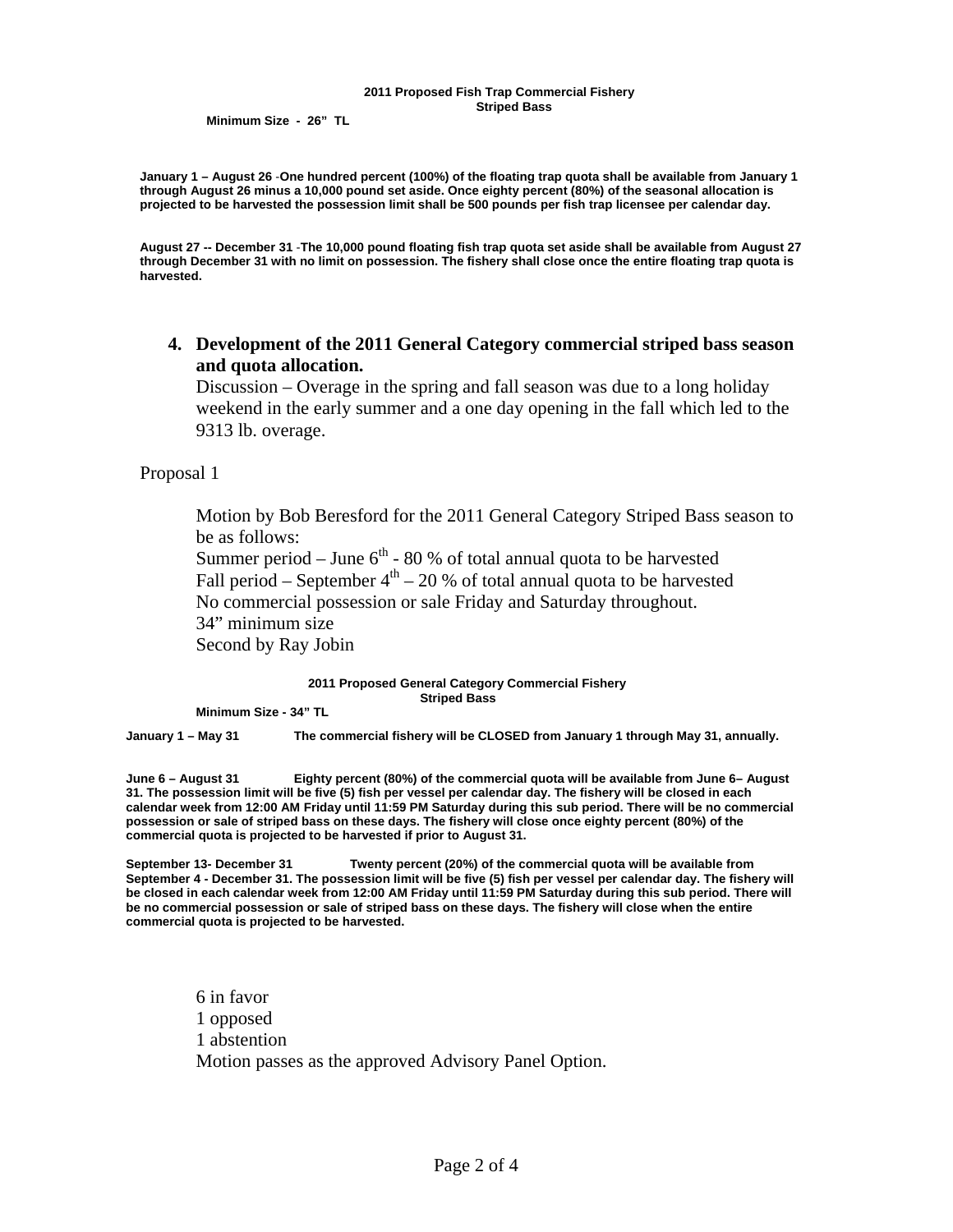### Proposal 2 submitted by unknown commercial striped bass fishermen.

**Opening the first Sunday in June annually. Eighty percent (80%) of the commercial quota will be available during this period. The possession limit will be five (5) fish per vessel per calendar day. The fishery will be closed in each calendar week from 12:00 AM Friday until 11:59 PM Saturday during this sub period. There will be no commercial possession or sale of striped bass on these days. The fishery will close once eighty percent (80%) of the commercial quota is projected to be harvested if prior to August 31.**

**September 13- December 31 Twenty percent (20%) of the commercial quota will be available from September 4 - December 31. The possession limit will be five (5) fish per vessel per calendar day. The fishery will be closed in each calendar week from 12:00 AM Friday until 11:59 PM Saturday during this sub period. There will be no commercial possession or sale of striped bass on these days. The fishery will close when the entire commercial quota is projected to be harvested.** 

There was no second on the proposal.

Proposal 3 Status Quo from 2010 Commercial Striped Bass Fishery (General Category)

**June 6 – August 31 Seventy five percent (75%) of the commercial quota will be available during this period. The possession limit will be five (5) fish per vessel per calendar day. The fishery will be closed in each calendar week from 12:00 AM Friday until 11:59 PM Saturday during this sub period. There will be no commercial possession or sale of striped bass on these days. The fishery will close once seventy five percent (75%) of the commercial quota is projected to be harvested if prior to August 31.**

**September 13- December 31 Twenty five percent (25%) of the commercial quota will be available from September 13 - December 31. The possession limit will be five (5) fish per vessel per calendar day. The fishery will be closed in each calendar week from 12:00 AM Friday until 11:59 PM Saturday during this sub period. There will be no commercial possession or sale of striped bass on these days. The fishery will close when the entire commercial quota is projected to be harvested.** 

Motion by R. Jobin to include Status Quo option for public hearing. Second by A. Dangelo 2 in favor 4 opposed 2 abstentions

It should be noted that there is a strong preference for Option 1

**5.** 2011 Recreational Striped Bass Fishery

 All in favor of Status quo. None opposed.

Meeting adjourned.